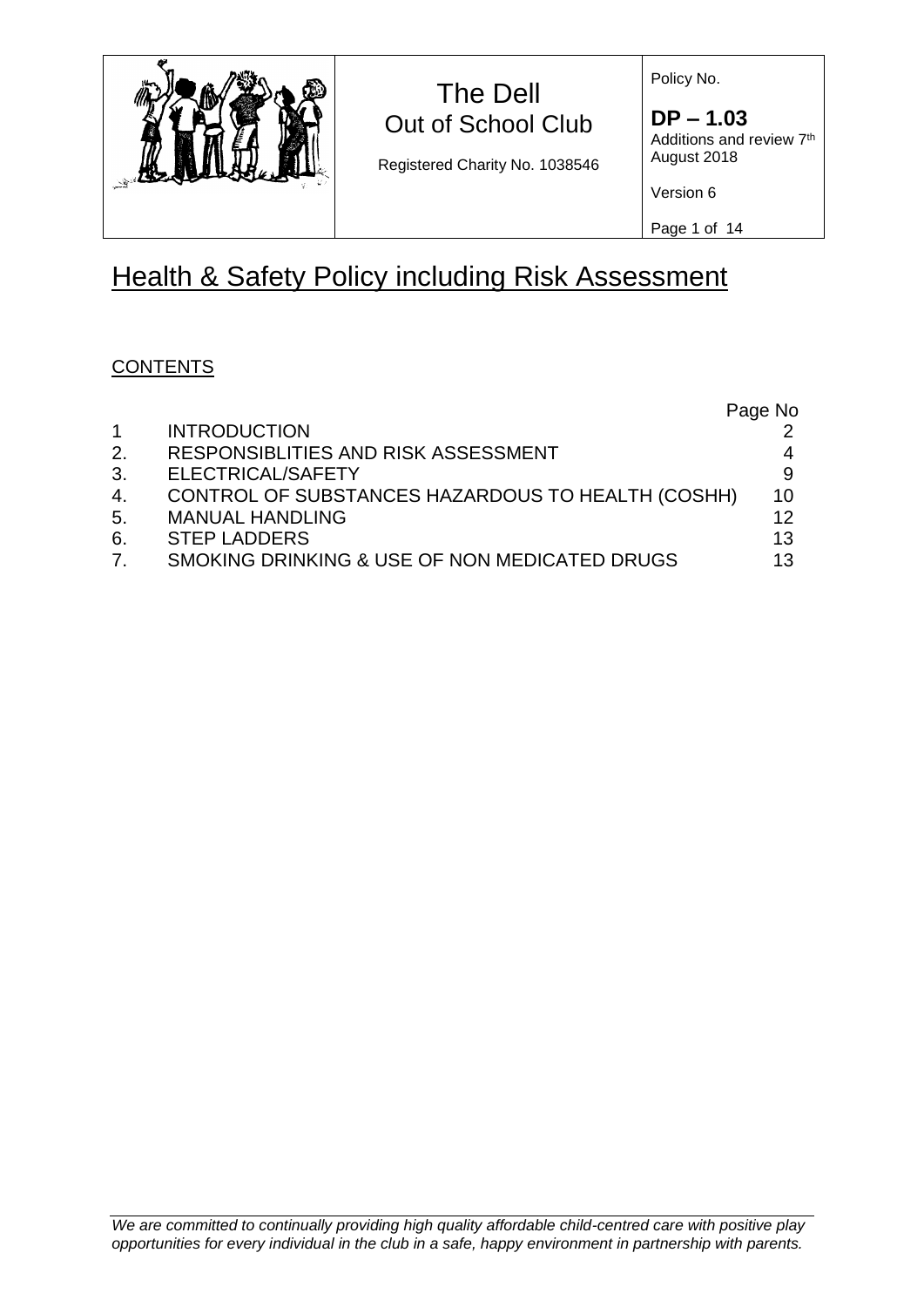| Ð<br>Ę | The Dell<br>Out of School Club<br>Registered Charity No. 1038546 | Policy No.<br>$DP - 1.03$<br>Additions and review 7th<br>August 2018<br>Version 6<br>Page 2 of 14 |
|--------|------------------------------------------------------------------|---------------------------------------------------------------------------------------------------|
|--------|------------------------------------------------------------------|---------------------------------------------------------------------------------------------------|

# **1**. **INTRODUCTION**

This Manual provides information and guidance on Health and Safety requirements at *The Dell*.

Health and Safety legislation is governed by 2 main pieces of legislation The Health and Safety at Work act 1974 and the Management of Health and Safety at Work Regulations 1999. In addition staff and trustees may be affected by the Corporate Manslaughter and Corporate Homicide Act 2007 (which allows companies and organisations to be found guilty of corporate manslaughter as a result of serious management failures.

All of the above legislation is designed to cover children, staff, volunteers, visitors and contractors.

Key areas subject to regulation include:

- assessing and managing risks
- first aid, accidents and hazards in *The Dell*, and control of infection
- fire safety
- electrical safety
- food safety and hygiene, and hazardous substances
- lifting heavy loads
- security

#### **1.1 HEALTH AND SAFETY AT WORK: GENERAL POLICY STATEMENT**

#### The DELL POLICY STATEMENT

"Play is great for children's wellbeing & development. When planning and providing play opportunities the goal is not to eliminate risk but to weigh up and consider the risks and benefits. No child will learn about managing risk if they are wrapped up in cotton wool" HSE (2012).

Our policy is to provide and maintain a safe and healthy work, play and care environment for staff, volunteers, parents and children in and around *The Dell.* We undertake to provide such information, training and supervision as may be needed for this purpose.

The allocation of duties and the particular arrangements we have made to implement the policy are set out on the following pages.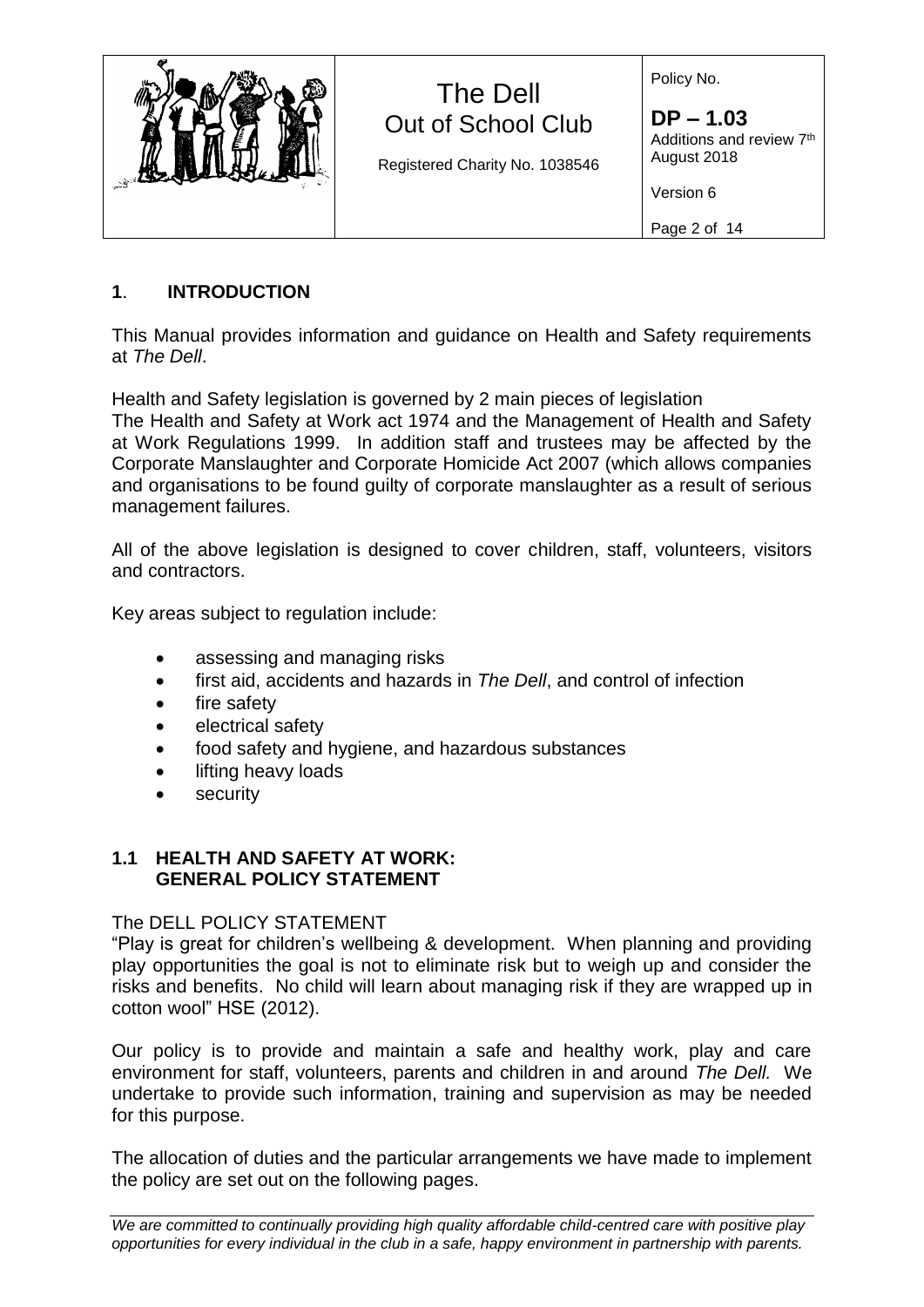The policy and the way it operates will be reviewed annually and updated to reflect any changes in the nature and extent of the society's activities. We will work closely with Morgans and Abel Smith Schools as landlords and any other organisations from which we rent or otherwise agree to use space or facilities.

# **1.3 POLICIES AND PROCEDURES FOR HEALTH AND SAFETY**

A Health and Safety policy must name the people responsible for Health and Safety duties. All employees have a shared responsibility towards Health and Safety in their workplace and should be conversant with the H&S Policy.

Policy and procedures must be clear, easy to understand and readily available. All staff and volunteers must understand the requirements. Health and Safety is part of induction training. Children also need to have a basic awareness of health and safety, which is an integral part of *The Dell*'s rules.

*The Dell* Out of School Club, as an employer, has a duty to ensure a healthy and safe environment for staff, volunteers and children. This requires the committee and staff to pay careful attention to policies and procedures and key personnel will need training.

#### **1.4 HEALTH AND SAFETY (CONSULTATION WITH EMPLOYEES) REGULATIONS 1996**

The new Regulations apply to employees in groups not covered by trades union safety representatives. Employees now have a right to be consulted on Health and Safety by their employer, either directly or through elected representatives.

Staff are entitled to be consulted on:

- any changes in work which may affect Health and Safety;
- information that employees must be given on the likely risks associated with their work and the precautions to be taken both to minimise and protect and also action to be taken if a risk arises (emergency procedures);
- planning Health and Safety training including consequences of introducing new technology.

Dell staff may consult with the Dell Trustees about any areas of concern as they arise. Non urgent matters can be dealt with at Committee Meetings.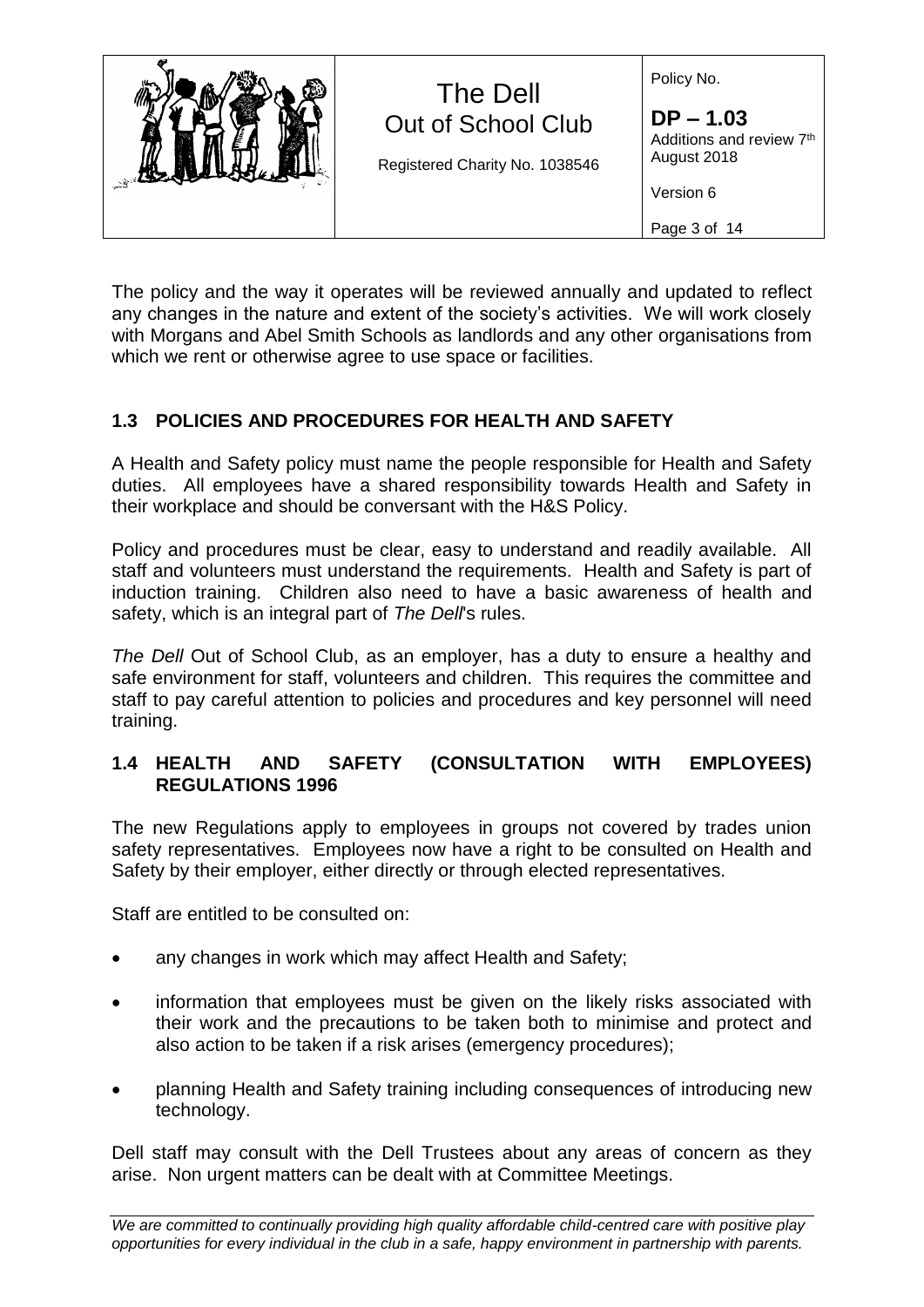

Registered Charity No. 1038546

**DP – 1.03** Additions and review 7<sup>th</sup> August 2018

Version 6

Page 4 of 14

# **2. ASSESSING AND MANAGING RISKS/ RISK ASSESSMENT**

Overall and final responsibility for Health and Safety at *The Dell* lies with the Management Committee.

- ii) The Management Committee is responsible for:
	- maintaining safe and healthy working conditions.
	- assessing risks to employees
	- implementing measures to minimise risk to employees and volunteers
	- providing training and instruction to enable employees & volunteers to perform their responsibilities safely
	- making available necessary safety devices & ensuring supervision in use
	- assessing risks to children using the Dell and ensuring that necessary steps are taken to minimise risks & ensure their safety while in the Dell's care
- iii) The following people are responsible for specific aspects of Health and Safety:

| <b>Specific Responsibility</b>                | <b>Name/Job Title</b>                                |
|-----------------------------------------------|------------------------------------------------------|
| <b>First Aid</b>                              | <b>First Aid Trained staff</b>                       |
| <b>Completing Accident reports</b>            | all trained staff                                    |
| Reporting & investigating accidents if needed | Manager reporting to Committee or HSE if required.   |
| Fire safety & drills                          | Manager in conjunction with the School               |
| Safety in the kitchen areas                   | Checks made by Senior Playleaders & above and School |
| <b>Health and Safety</b>                      | All staff and Committee                              |
| <b>Electrical Safety</b>                      | Manager in conjunction with the School               |
| Checking hazards in The Dell                  | Manager and all staff                                |
| <b>Risk Assessments</b>                       | Manager/Committee<br>off<br>to<br>sign               |
| Security                                      | All staff and School                                 |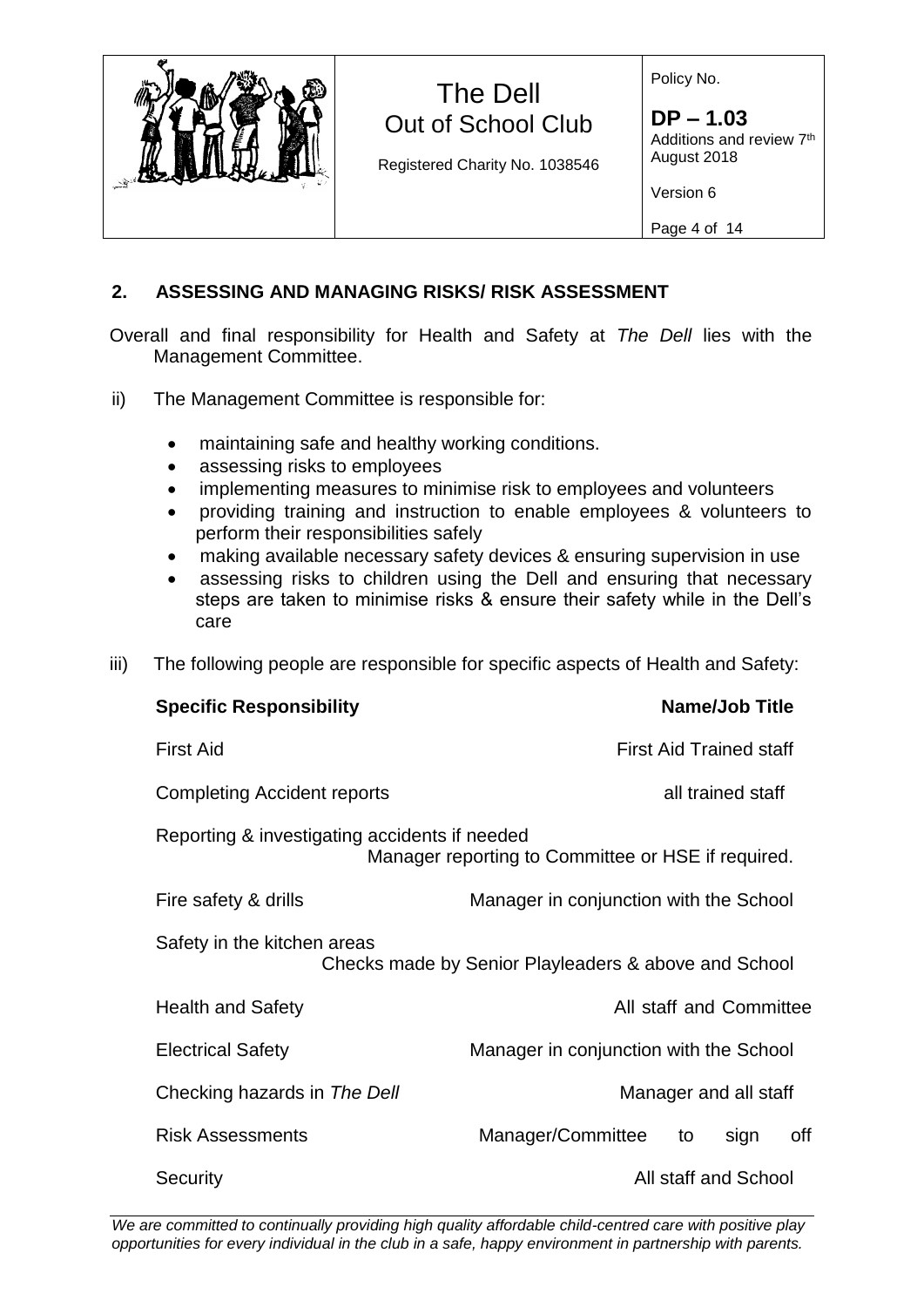| The Dell<br>L)<br>Out of School Club<br>Registered Charity No. 1038546 | Policy No.<br>$DP - 1.03$<br>Additions and review 7th<br>August 2018<br>Version 6<br>Page 5 of 14 |
|------------------------------------------------------------------------|---------------------------------------------------------------------------------------------------|
|------------------------------------------------------------------------|---------------------------------------------------------------------------------------------------|

- iv) All employees are required to co-operate with the committee to achieve a healthy and safe workplace and to take reasonable care of themselves and others in their work.
- v) If an employee or committee member notices a health or safety problem which he or she is unable to put right, it must be reported immediately to either the Dell Manager or the Health and Safety Officer. This will then be forwarded to the School if appropriate.

*The Dell* has a duty to ensure that it is a safe place for children and staff. All activities and premises have their own hazards, but forethought and safety procedures can minimise risks. Insurance may be invalidated if proper care is not taken. For example, off site Trip Assessments.

Written records are kept of all risk assessment of all trips outside the buildings used by the Dell. These records are kept by the relevant setting Manager, who is Health and Safety officer for their relevant club or site. All planned programmes of activities are logged with the Dell Chair or Business Manager in advance.

i) Requirements for assessing risks to staff/ children

Under employment law *the Dell* must assess the risks encountered by staff/children and take steps to minimise them.

Regulations in Management of Health and Safety at work (HSE 1992) require employers to:

- assess risks (where appropriate)
- \* record the results in writing;
- \* take action to minimise any risks and hazards
- agree preventative and active safety measures with staff and volunteers;
- develop and implement policies to promote an active Health and Safety culture.

Risk assessments for major / regular activities are undertaken and written down by the Dell Managers. Other staff may participate in the process. Relevant Health & Safety training will be provided to staff involved in risk assessment.

ii) Carrying out a risk assessment

*The Dell* is responsible for undertaking careful risk assessments so as to ensure its activities: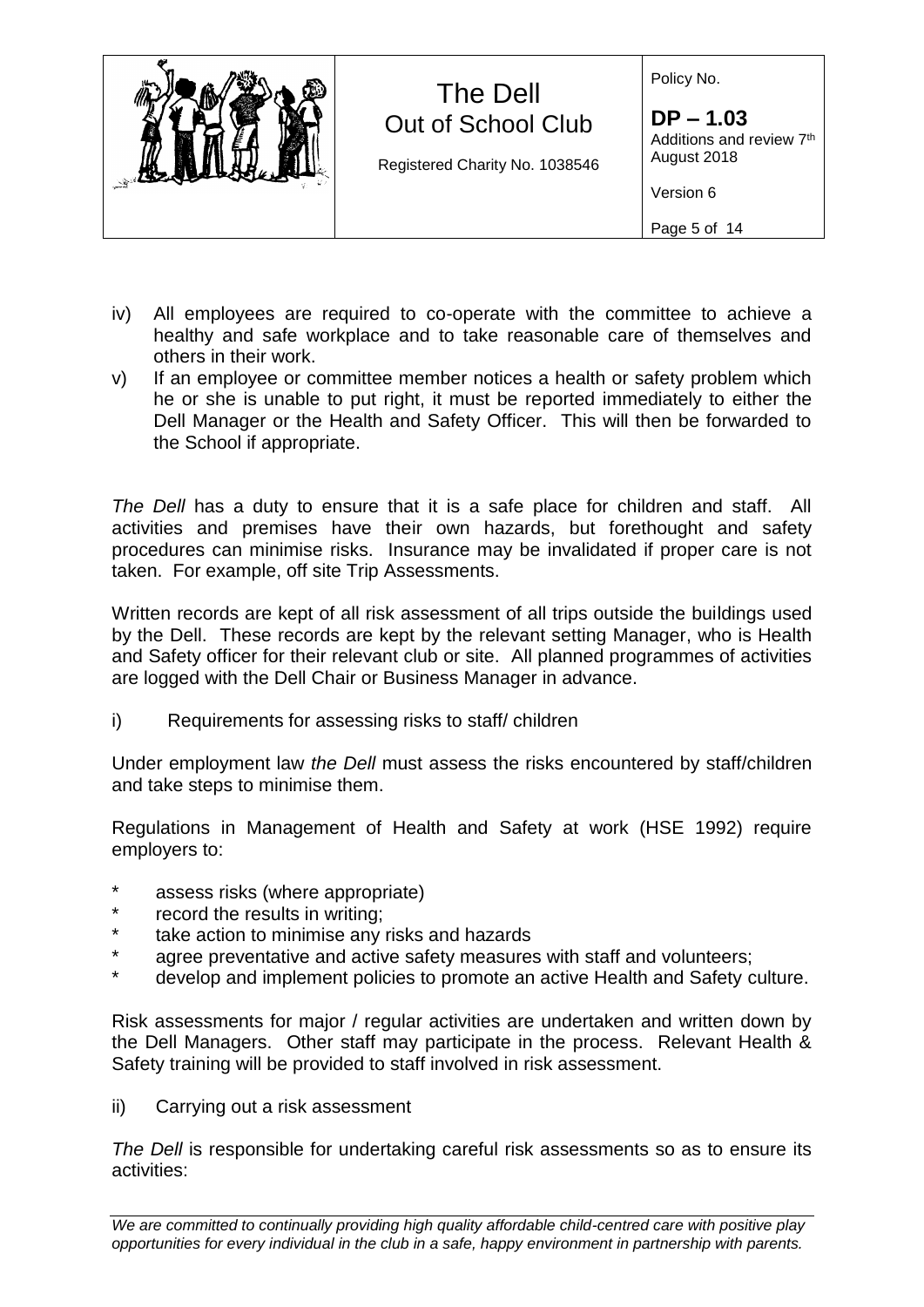| Policy No. |  |
|------------|--|
|------------|--|

#### **DP – 1.03** Additions and review 7<sup>th</sup> August 2018

Version 6

Page 6 of 14

- \* minimise risks and ensures greater safety
- promote the welfare of staff and children
- reduce staff illness and accidents, and related staff turnover
- create more effective working methods and systems
- provide a forum for good ideas.

*The Dell* Manager assess the risks involved in tasks carried out by staff and identify aspects of the premises which may make play or work hazardous. See page 8 for a copy of the risk assessment document used by The Dell. The local Health and Safety inspector is contacted for advice as appropriate. The Committee must be mindful at all times of the potential risks to staff and children of children's activities and of working practices.

The Dell Out of School Club

Registered Charity No. 1038546

# **RISK ASSESSMENT POLICY**

- All outings to have risk assessment recorded prior to visit and staff involved also to read the same.
- Risk assessment on all equipment/staff tasks/inside play area/and outside play areas to be reviewed termly. I.e. premises, people and activities.
- All new equipment to have risk assessment prior to purchase
- Periodic meeting to up-date between Manager and Committee Members to review assessments.
- Staff to read risk assessments and initial to show they have read them.
- Dell risk assessment form to be used
- Safety talks regarding equipment and play to be incorporated within the planning – staying safe resources and safety termly.

#### **How To Complete a Risk Assessment**

- i) LOOK AT THE HAZARDS
- ii) EVALUATE THE RISKS ARISING FROM THE HAZARDS The law says The Dell must do what is reasonably practicable to keep the play/workplace safe. Evaluate the risks identified.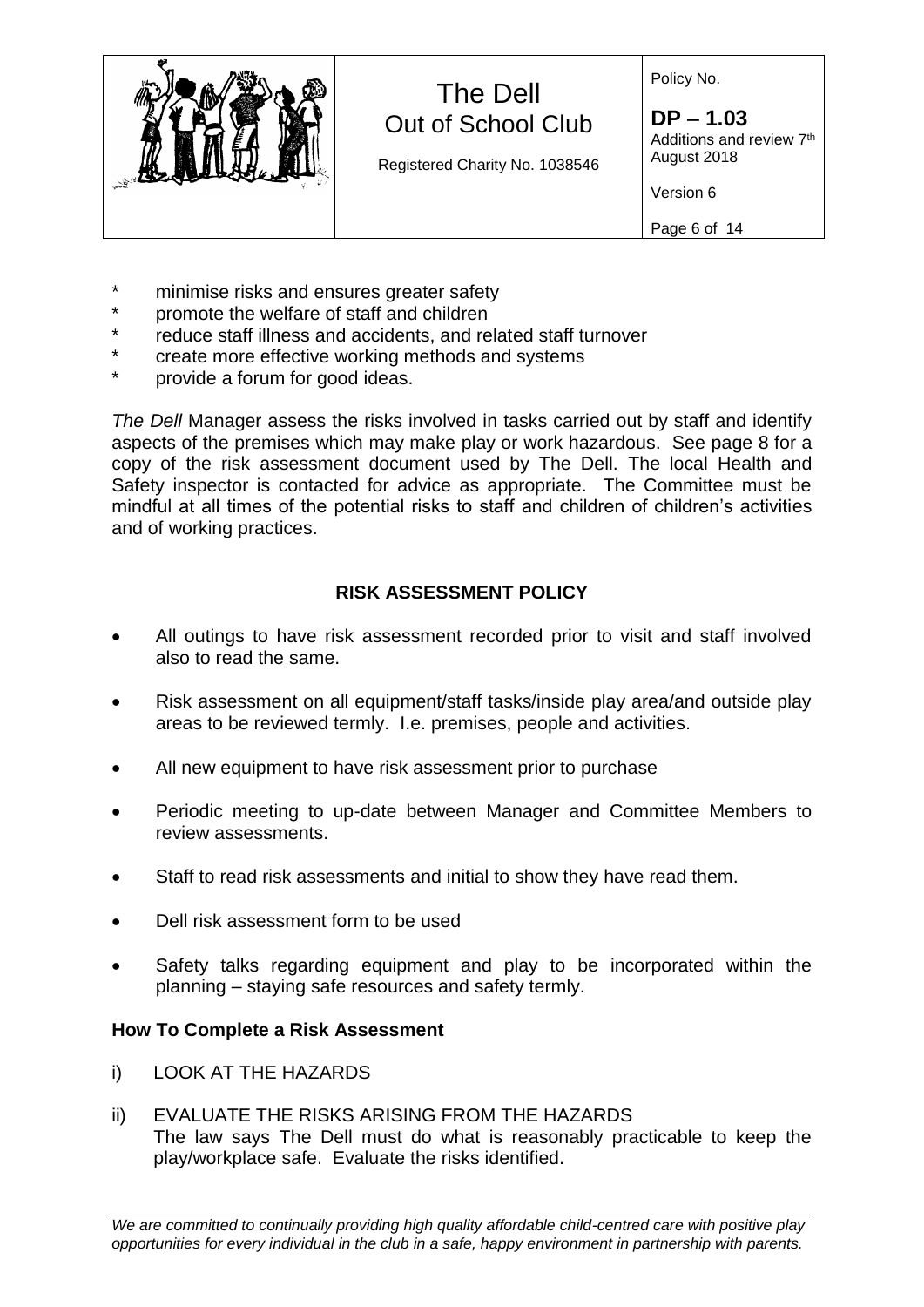| L2) | The Dell<br>Out of School Club<br>Registered Charity No. 1038546 | Policy No.<br>$DP - 1.03$<br>Additions and review 7th<br>August 2018<br>Version 6<br>Page 7 of 14 |
|-----|------------------------------------------------------------------|---------------------------------------------------------------------------------------------------|
|-----|------------------------------------------------------------------|---------------------------------------------------------------------------------------------------|

## Iii) AGREE THE NECESSARY ACTION TO MINIMISE RISKS

*The Dell* must aim to minimise the risk by extending precautions where necessary. Risk should be categorised into whether there is significant risk or if the risk is unreasonable. If an unreasonable or significant risk is identified then the managers should consider what could be done via a risk assessment to ensure the risk is eliminated or minimised.

- iv) RECORD THE FINDINGS
- As *The Dell* has more than five employees, it must record the findings of risk assessment. This means:
	- writing down the significant risks on an assessment form
	- recording conclusions, which must be kept by the Manager as Health and Safety Officer for site.

Employees must be informed of the findings.

*The Dell* must be able to show through the risk assessment that:

- a proper and reasonable check was made.
- consideration was given to the people who might be affected.
- all significant hazards were dealt with, taking into account the number of people who could be involved.
- the precautions or measures are reasonable, and the remaining risk is low or reduced to an acceptable level.
- Risk assessments should consider the benefit of the activity depending on the age and stages of development of the children involved. .

Assessments need to be suitable and sufficient,

To keep the written assessment simple, other documents, such as manuals, manufacturers' instructions and *The Dell*'s Health and Safety policy and procedures can be referred to in the risk assessement. This can be important if an inspector questions precautions, or in a civil liability action.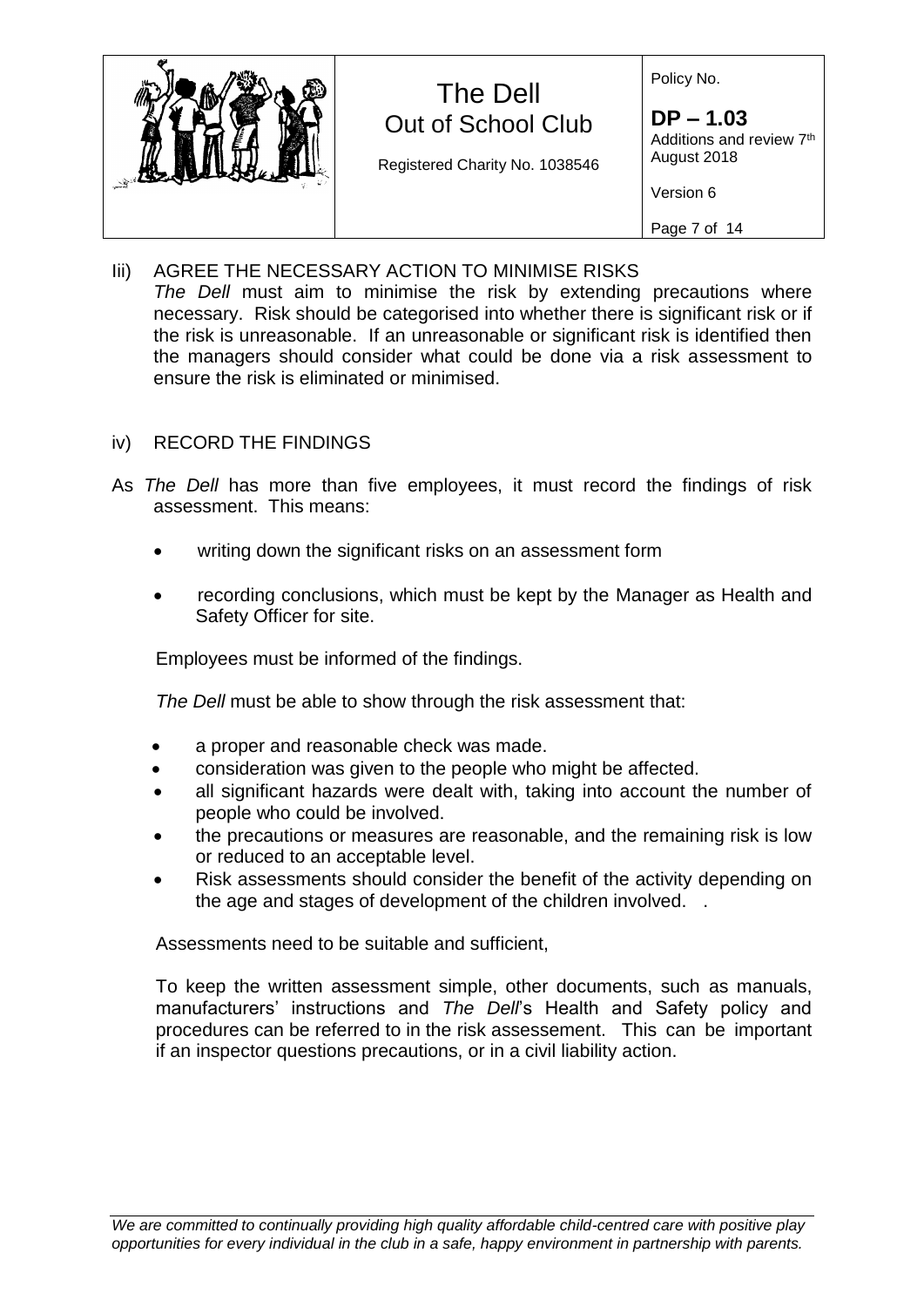

Registered Charity No. 1038546

Policy No.

**DP – 1.03** Additions and review 7<sup>th</sup> August 2018

Version 6

Page 8 of 14

# **RISK ASSESSMENT MASTER**

#### DATE: DATE TO BE REVIEWED:

| What is the hazard being assessed?         |  |
|--------------------------------------------|--|
|                                            |  |
|                                            |  |
|                                            |  |
|                                            |  |
| Who is at risk?                            |  |
|                                            |  |
|                                            |  |
|                                            |  |
|                                            |  |
| Location of hazard? Where?                 |  |
|                                            |  |
|                                            |  |
|                                            |  |
|                                            |  |
| Assessed by:                               |  |
| Please sign                                |  |
|                                            |  |
| What has been done to minimise the risk?   |  |
|                                            |  |
|                                            |  |
|                                            |  |
|                                            |  |
|                                            |  |
|                                            |  |
|                                            |  |
|                                            |  |
|                                            |  |
|                                            |  |
| What do all staff need to consider for the |  |
| safety of themselves and others?           |  |
|                                            |  |
|                                            |  |
|                                            |  |
|                                            |  |
|                                            |  |
|                                            |  |
|                                            |  |
| What is the benefit/value of the activity? |  |
|                                            |  |
|                                            |  |
|                                            |  |
|                                            |  |
|                                            |  |
| Any other comments?                        |  |
|                                            |  |
|                                            |  |

*We are committed to continually providing high quality affordable child-centred care with positive play opportunities for every individual in the club in a safe, happy environment in partnership with parents.*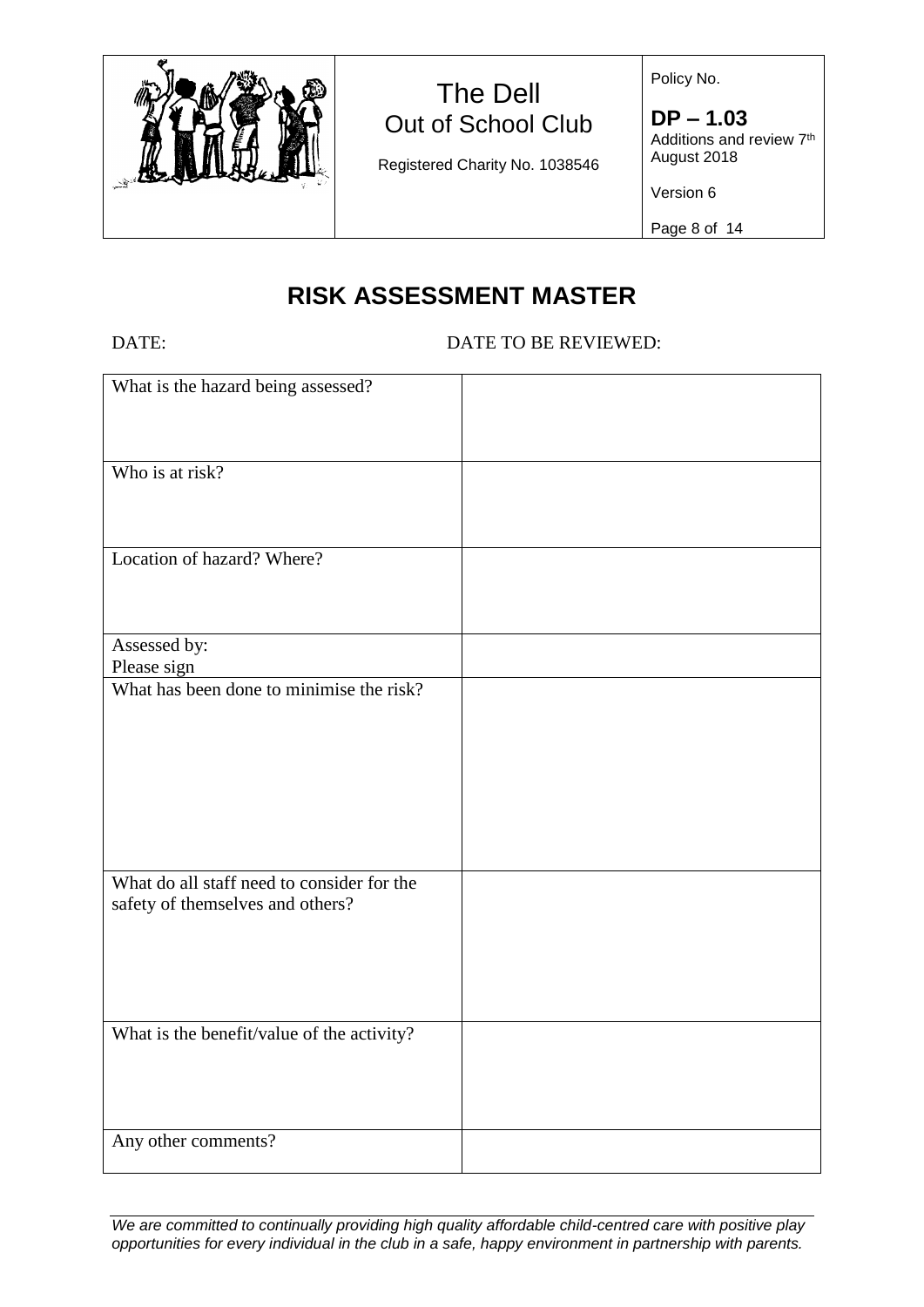| Ð | The Dell<br>Out of School Club<br>Registered Charity No. 1038546 | Policy No.<br>$DP - 1.03$<br>Additions and review 7th<br>August 2018<br>Version 6<br>Page 9 of 14 |
|---|------------------------------------------------------------------|---------------------------------------------------------------------------------------------------|
|---|------------------------------------------------------------------|---------------------------------------------------------------------------------------------------|

### **3. ELECTRICAL SAFETY**

#### i) **Introduction**

Electrical faults are a major cause of fires as well as electric shocks. All electrical appliances in the school buildings used by the Dell are checked annually by LEA. And each electrical appliance should have a PAT test label (Portable appliance test). Which are normally conducted by the school caretaker or member of the school caretaking team.

The Manager is responsible for ensuring the School are regularly informed of all electrical equipment used at the Dell.

#### ii) **The Law**

Testing and inspection of portable electrical equipment (i.e. anything that is not part of the structure of the buildings) such as fridges, dishwashers, cookers, televisions, toasters, kettles, sandwich makers and computers etc., should be maintained in a safe condition as far as reasonably practicable.

All staff and volunteers must immediately to the Manager any signs that equipment is not in sound condition, for example

- damaged plug e.g. bent pins, cracked casing.
- the outer sheath of a cable not secured where it enters the plug or equipment.
- damage to external casing of the equipment / loose parts/evidence of overheating.

Any such equipment should be taken out of use immediately and steps taken to ensure it is not used until repaired by a person competent to carry out the task.

Checks on all Dell electrical equipment in the school buildings are made by the school and confirmed by the Manager annually except for earthed equipment which is checked every two years. *The Dell* inventory of electrical appliances shows an up to date record of inspection. The Manager is responsible for this and copies it to the School Secretary and caretaker to store.

#### iii. **Electrical Items which do not belong to the Dell**

Staff, volunteers and children are not be permitted to bring to or use electrical items to *The Dell*. If brought in, they must not be used.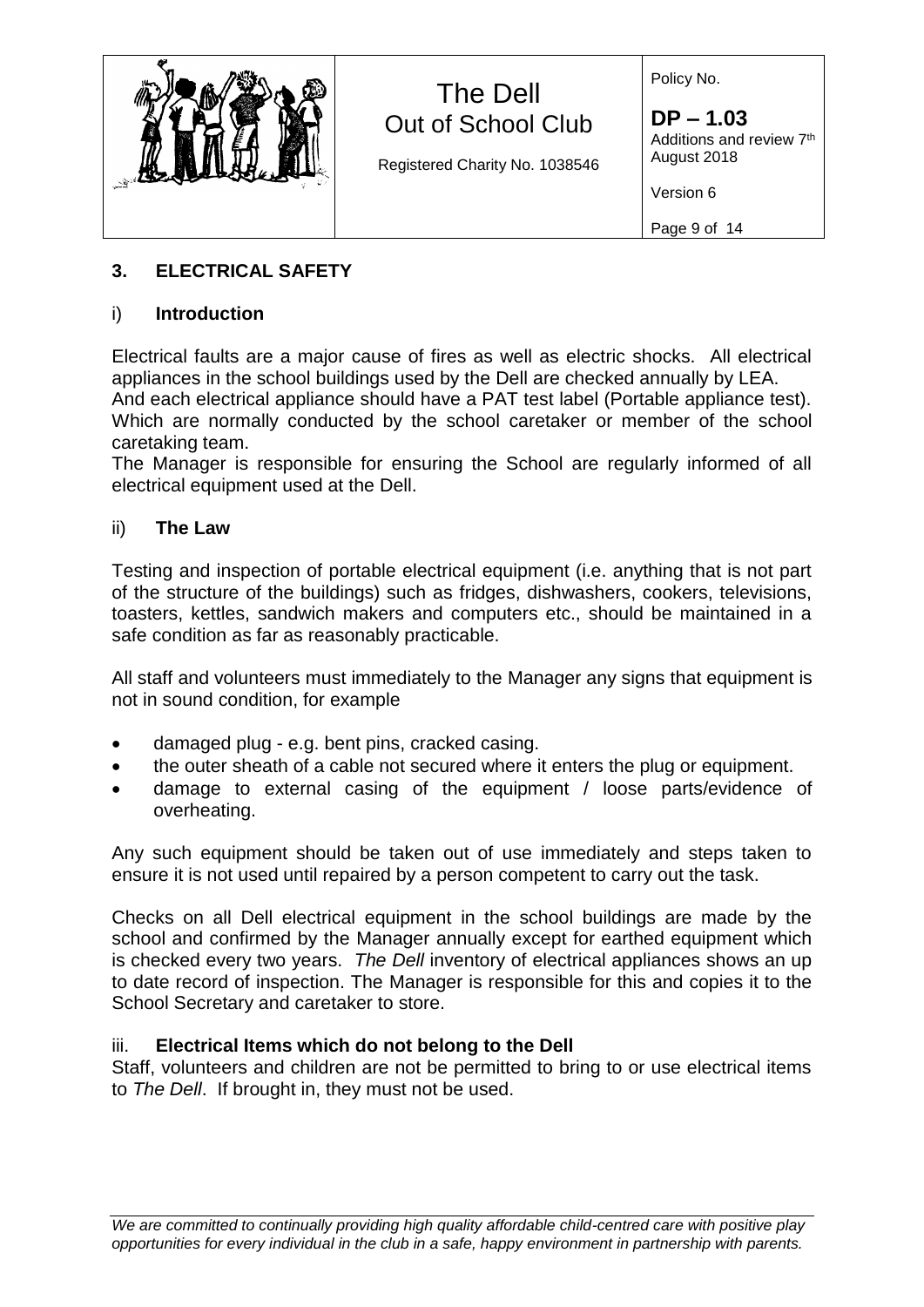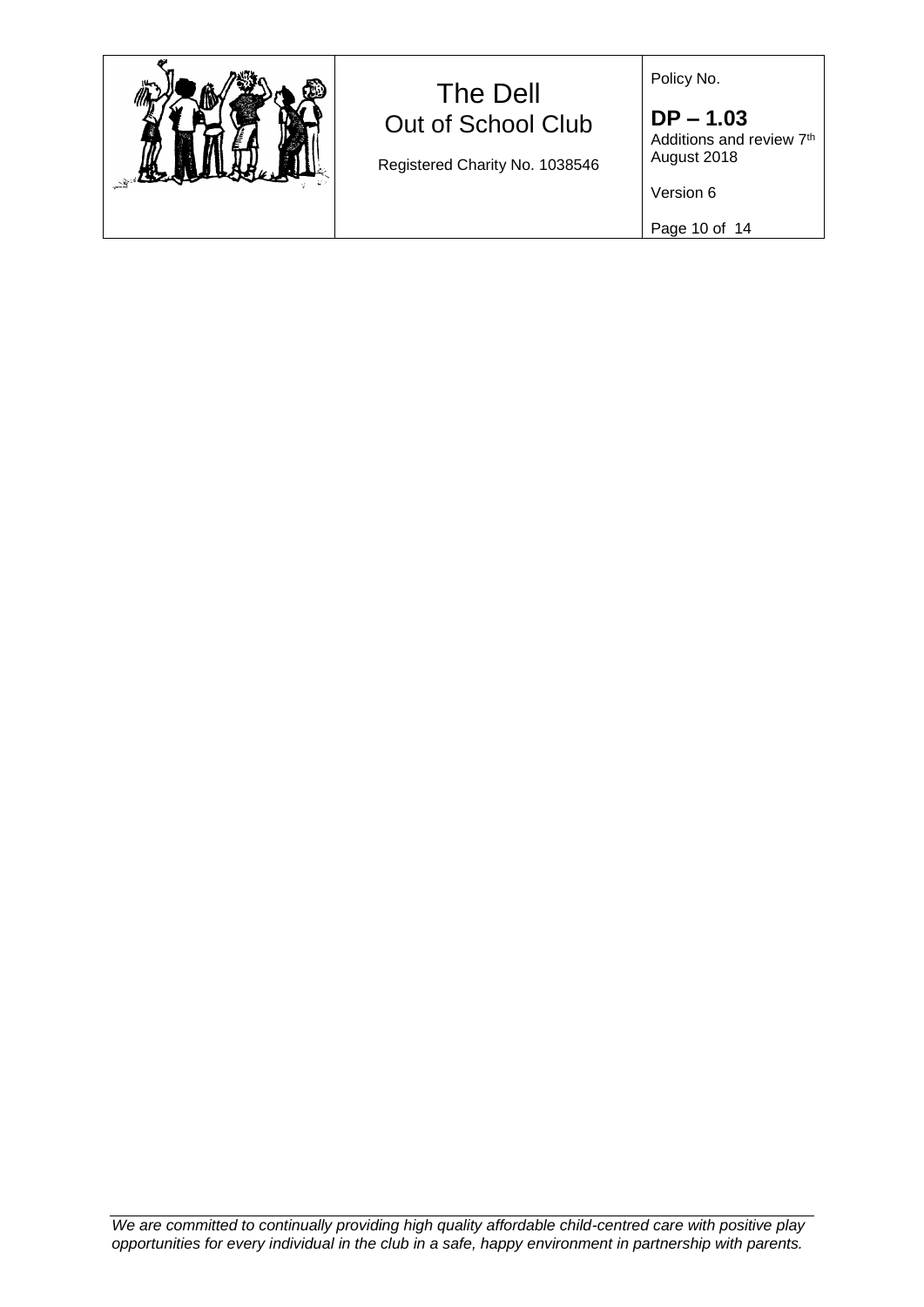| never mix cleaning materials (such as washing up liquid and bleach); the<br>chemicals could react and create toxic gas. |  |
|-------------------------------------------------------------------------------------------------------------------------|--|
|                                                                                                                         |  |

The Dell COSHH record form is given in Appendix 6. *The Dell* manager ensures that all staff and volunteers are aware of the seriousness of any hazards and informs them about regulations, procedures and safety

iii. Ensure measures to eliminate or control risks are introduced. If at all possible an alternative substance is used. Otherwise, measures to reduce risks and ensure safe storage include clear procedures for safe storage, handling and use.

#### COSHH Regulations were introduced in 1988 to promote the safe use of potentially hazardous substances. They require the Dell to:

**4. CONTROL OF SUBSTANCES HAZARDOUS TO HEALTH (COSHH)**

#### I) Record substances used which may be hazardous to health. ii) Assess and record the Risks to Health from use of these substances. Manufacturers' information on products and safety measures required are

utilised.

precautions. This may involve gathering and issuing written information or briefing sessions as well as information which is provided at induction.

The Manager maintains the following information:

- list of substances in *The Dell* which may be hazardous
- the possible risks and harmful effects of these substances
- procedures to be followed in the use and storage of the substances, including precautions to be taken
- what to do in the event of an accident.

ALL staff and volunteers should:

• always read and follow instructions on bottles and containers

*We are committed to continually providing high quality affordable child-centred care with positive play opportunities for every individual in the club in a safe, happy environment in partnership with parents.*



Registered Charity No. 1038546

Policy No.

**DP – 1.03**

August 2018

Page 11 of 14

Version 6

Additions and review 7<sup>th</sup>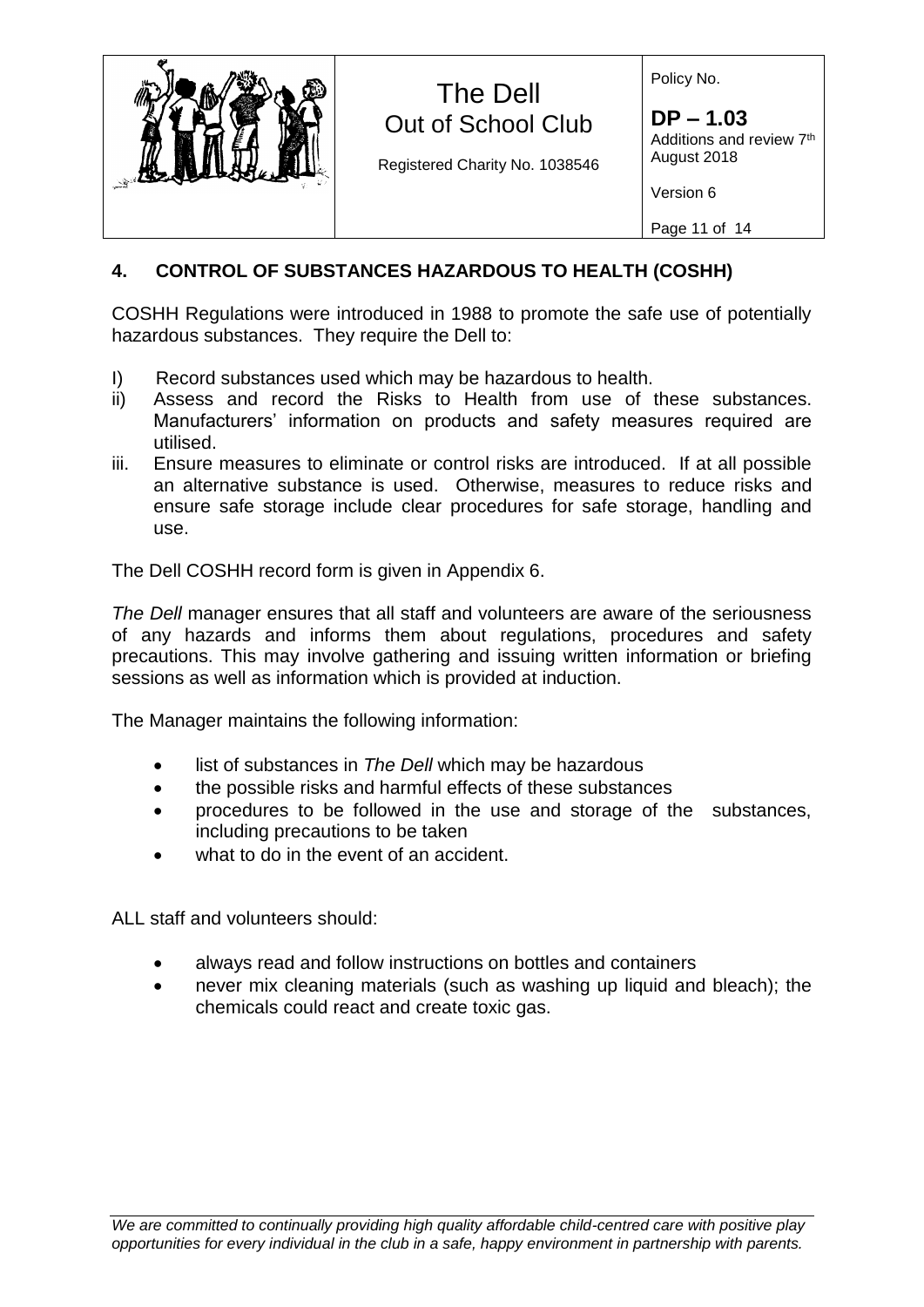

Registered Charity No. 1038546

Policy No.

 $DP - 1.03$ Additions and review 7th August 2018

Version 6

Page 12 of 14

# **HAZARD DATA SHEET - COSHH**

| Hazard information on: | . |
|------------------------|---|
|                        |   |
| Product examples:      |   |
| Hazard identification: |   |

# **FIRST AID/SAFETY MEASURES**

| Eyes:                              |
|------------------------------------|
| Ingestion:                         |
| Inhalation:                        |
| Fire Fighting:                     |
| Accidental release:                |
| Handling:                          |
|                                    |
| Special precautions:               |
| Stability and reactivity:          |
| <b>General Safety Precautions:</b> |

# **RISK ASSESSMENT FOR ALL SUCH SUBSTANCES:**

# [Hazard X Exposure = Relative Risk]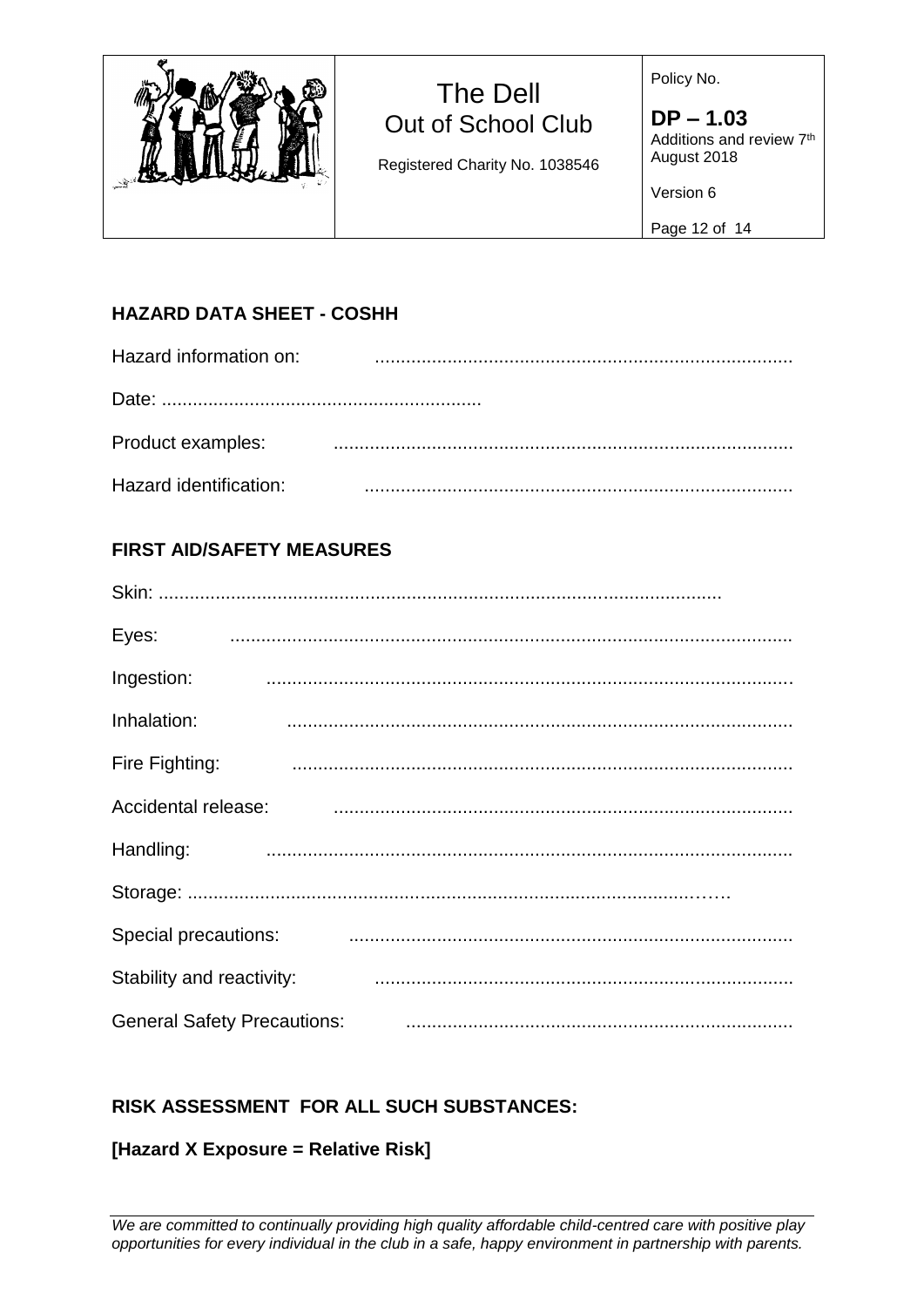

# **5. MANUAL HANDLING**

Back pain and back injuries account for 48% of disabilities in the work-force. Over a third of all accidents reported to the Health and Safety Executive arise from lifting, carrying or supporting heavy loads. *The Dell* ensures the safety of staff and volunteers. Safety for staff means safety of children. The Manager arranges training and ensures that staff and volunteers are made aware of the importance of appropriate lifting techniques. These are covered during induction and thereafter are refreshed periodically.

## **Assessing Risks**

Staff and volunteers should avoid the need for hazardous manual handling as far as possible. Lifting and handling that cannot be avoided should be assessed for risks and steps taken to reduce the chance of injury. Written assessments will be produced where significant risk is identified. Staff should consider

- working conditions and practices;
- the individual who is handling heavy loads;
- the nature of the load.

If a handling operation is unavoidable, the risk of injury should be assessed by a competent person (usually the Dell Manager as HSO) and measures taken to reduce risks so far as is reasonable practical.

#### CHECK LISTS FOR ASSESSING

- 1. ASSESSING MANUAL HANDLING TASKS -Do they involve any of the following: holding loads away from the trunk; twisting; stooping; reaching upwards ; long carrying distances; strenuous pushing or pulling; repetitive movements; rest or recover time; equipment that might help?
- 2. ASSESSING THE LOAD -Is the load: heavy; bulky or unwieldy; difficult to grasp; unstable or unpredictable; intrinsically harmful (e.g. sharp or hot)?
- 3. ASSESSING THE WORKING ENVIRONMENT -Are there: constraints on posture; variations in levels (steps, shelves) strong air movements; poor lighting conditions?
- 4. ASSESSING THE CAPABILITIES OF THOSE DOING THE MANUAL HANDLING - Does the job; require unusual capacity; call for special information